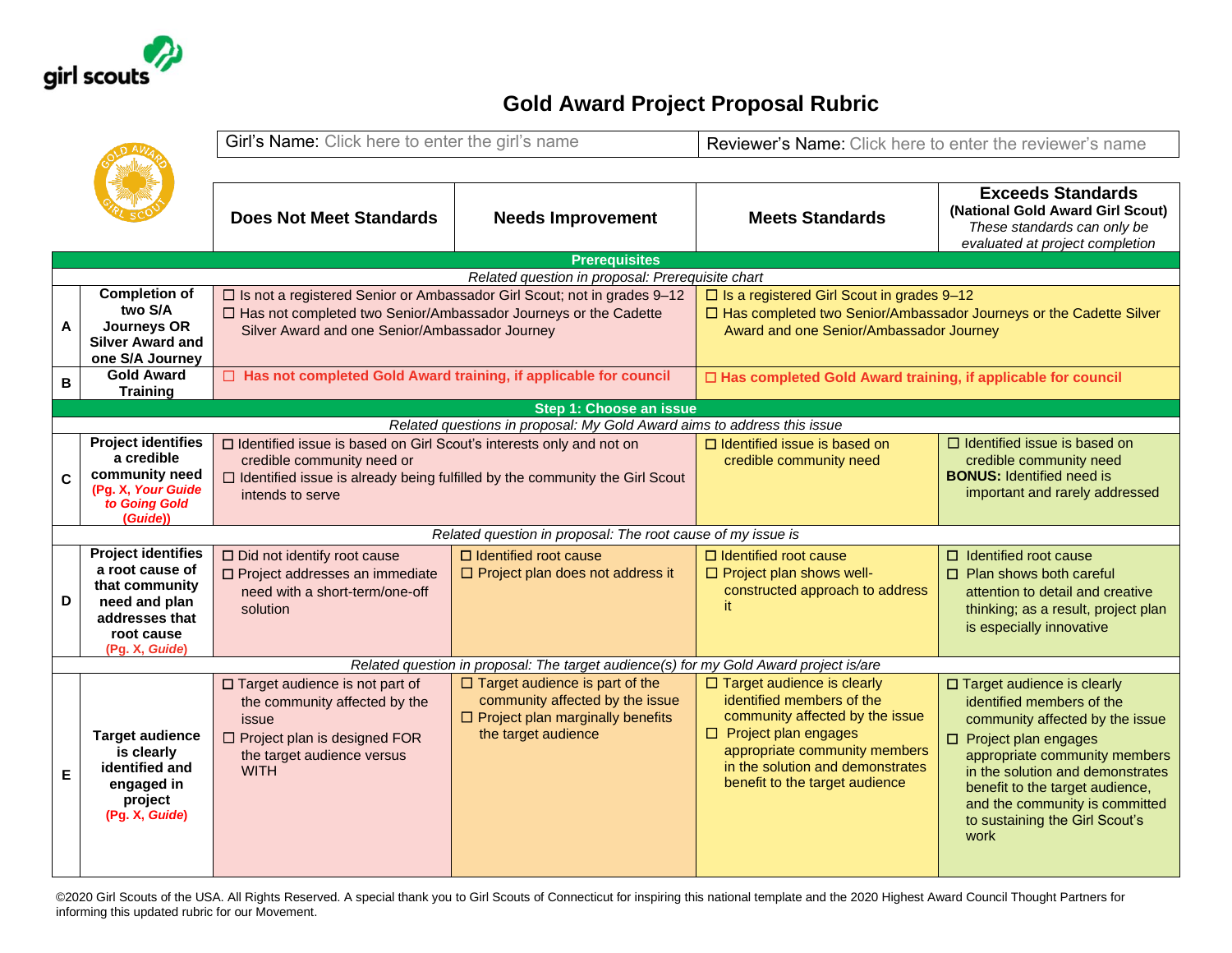| <b>Step 2: Investigate</b>                                                                                                                                                                                                          |                                                                                          |                                                                                            |                                                                                                                                                                                                       |                                                                                                                                                                                    |                                                                                                                                                                                                                         |  |  |
|-------------------------------------------------------------------------------------------------------------------------------------------------------------------------------------------------------------------------------------|------------------------------------------------------------------------------------------|--------------------------------------------------------------------------------------------|-------------------------------------------------------------------------------------------------------------------------------------------------------------------------------------------------------|------------------------------------------------------------------------------------------------------------------------------------------------------------------------------------|-------------------------------------------------------------------------------------------------------------------------------------------------------------------------------------------------------------------------|--|--|
| Related question in proposal: The reasons I selected my issue are                                                                                                                                                                   |                                                                                          |                                                                                            |                                                                                                                                                                                                       |                                                                                                                                                                                    |                                                                                                                                                                                                                         |  |  |
| F                                                                                                                                                                                                                                   | <b>Research</b><br>sources are cited<br>and thoroughly<br>investigated<br>(Pg. X, Guide) | $\square$ No validation or research<br>conducted to help shape project                     | $\Box$ Research is implied, but no<br>sources provided                                                                                                                                                | $\square$ Some research has been<br>conducted and 1-2 sources are<br>referenced                                                                                                    | □ Thorough research has been<br>conducted and 3+ sources cited                                                                                                                                                          |  |  |
|                                                                                                                                                                                                                                     |                                                                                          |                                                                                            | Related question in proposal: My Gold Award's national and/or global link is                                                                                                                          |                                                                                                                                                                                    |                                                                                                                                                                                                                         |  |  |
| G                                                                                                                                                                                                                                   | <b>Project identifies</b><br>national or<br>global link to<br>issue<br>(Pg. X, Guide)    | $\Box$ No connection to national and/or<br>global issue                                    | $\Box$ Some research or evidence<br>suggests limited connection to<br>national or global issue                                                                                                        | $\Box$ Includes broad research and<br>evidence connecting project<br>specifically to a larger national<br>and/or global issue; solution<br>contributes to addressing that<br>issue | □ Specific connection to a larger<br>national and/or global issue;<br>research and evidence from<br>other communities informs this<br>project<br><b>BONUS:</b> Plan in place to share<br>project with other communities |  |  |
|                                                                                                                                                                                                                                     |                                                                                          |                                                                                            | <b>Step 3: Get help</b>                                                                                                                                                                               |                                                                                                                                                                                    |                                                                                                                                                                                                                         |  |  |
| H                                                                                                                                                                                                                                   | <b>Team members</b><br>are identified<br>(Pg. X, Guide)                                  | $\Box$ Self and family only                                                                | Related question in proposal: List the names of individuals and organizations you plan to work with on your Gold Award project<br>□ Self, family, and Girl Scouts only<br>OR less than 3 team members | □ 3-5 team members, beyond Girl<br>Scout community and family,<br>with skills and knowledge related<br>to the issue, including members<br>of the community impacted by<br>issue    | □ 3-5+ team members, beyond Girl<br>Scouts and family, with evidence<br>of strategic thought for<br>leveraging skill/expertise to<br>impact issue; includes members<br>of community impacted by issue                   |  |  |
|                                                                                                                                                                                                                                     |                                                                                          |                                                                                            | Related question in proposal: Girl Scout Gold Award Project Advisor information                                                                                                                       |                                                                                                                                                                                    |                                                                                                                                                                                                                         |  |  |
|                                                                                                                                                                                                                                     | <b>Project Advisor</b><br>is identified and<br>is an expert<br>(Pg. X, Guide)            | □ None selected                                                                            | $\Box$ Advisor is family member or troop<br>leader/volunteer OR does not<br>have knowledge of selected<br>issue                                                                                       | □ Advisor has expertise in one or<br>more areas of the selected issue                                                                                                              | □ Advisor has expertise in one or<br>more areas of the selected issue<br>and additional expert advisors<br>are listed in team                                                                                           |  |  |
|                                                                                                                                                                                                                                     |                                                                                          |                                                                                            | Step 4: Create a plan                                                                                                                                                                                 |                                                                                                                                                                                    |                                                                                                                                                                                                                         |  |  |
|                                                                                                                                                                                                                                     |                                                                                          |                                                                                            | Related question in proposal: I will address the root cause by                                                                                                                                        |                                                                                                                                                                                    |                                                                                                                                                                                                                         |  |  |
| J                                                                                                                                                                                                                                   | Clear project<br>description<br>(Pg. X, Guide)                                           | $\Box$ Project is not at all described;<br>there is no explanation of what<br>will be done | □ Project is vaguely described; it is<br>unclear what will be done                                                                                                                                    | □ Project is clearly described and<br>shows a well-constructed<br>approach on how the root cause<br>of the issue will be addressed                                                 | □ Project plan shows both careful<br>attention to detail and creative<br>thinking; as a result, project plan<br>is especially innovative                                                                                |  |  |
| Related questions in proposal: The skills, knowledge, and/or attitudes my target audience will gain are; I will know that my audience has gained the desired skills/knowledge<br>because; Measurement of my project's success chart |                                                                                          |                                                                                            |                                                                                                                                                                                                       |                                                                                                                                                                                    |                                                                                                                                                                                                                         |  |  |
| Κ                                                                                                                                                                                                                                   | Project will have<br>a measurable<br>impact<br>(Pg. X, Guide)                            | $\square$ Impact does not relate to issue<br>OR is not defined                             | $\square$ Impact is a vague impression OR<br>not realistically measurable                                                                                                                             | $\square$ Impact is clearly defined and<br>measurable; there is a clear<br>measurement tool defined                                                                                | □ Project's impact is clearly defined<br>and would affect a significant<br>number of individuals and/or<br>affect individuals to a significant<br>degree; clear measurement tools<br>are defined                        |  |  |
| Related question in proposal: My Gold Award project goals are                                                                                                                                                                       |                                                                                          |                                                                                            |                                                                                                                                                                                                       |                                                                                                                                                                                    |                                                                                                                                                                                                                         |  |  |
|                                                                                                                                                                                                                                     | Project goals are<br>clearly defined<br>and realistic<br>(Pg. X, Guide)                  | $\square$ No goals identified                                                              | $\Box$ Goals lack detail and are not<br>clearly connected to planned<br>project impact                                                                                                                | $\Box$ At least one goal is clearly<br>defined and connected to project<br>impact                                                                                                  | $\Box$ Multiple goals are clearly defined<br>OR one especially ambitious<br>goal is outlined                                                                                                                            |  |  |

©2020 Girl Scouts of the USA. All Rights Reserved. A special thank you to Girl Scouts of Connecticut for inspiring this national template and the 2020 Highest Award Council Thought Partners for informing this updated rubric for our Movement.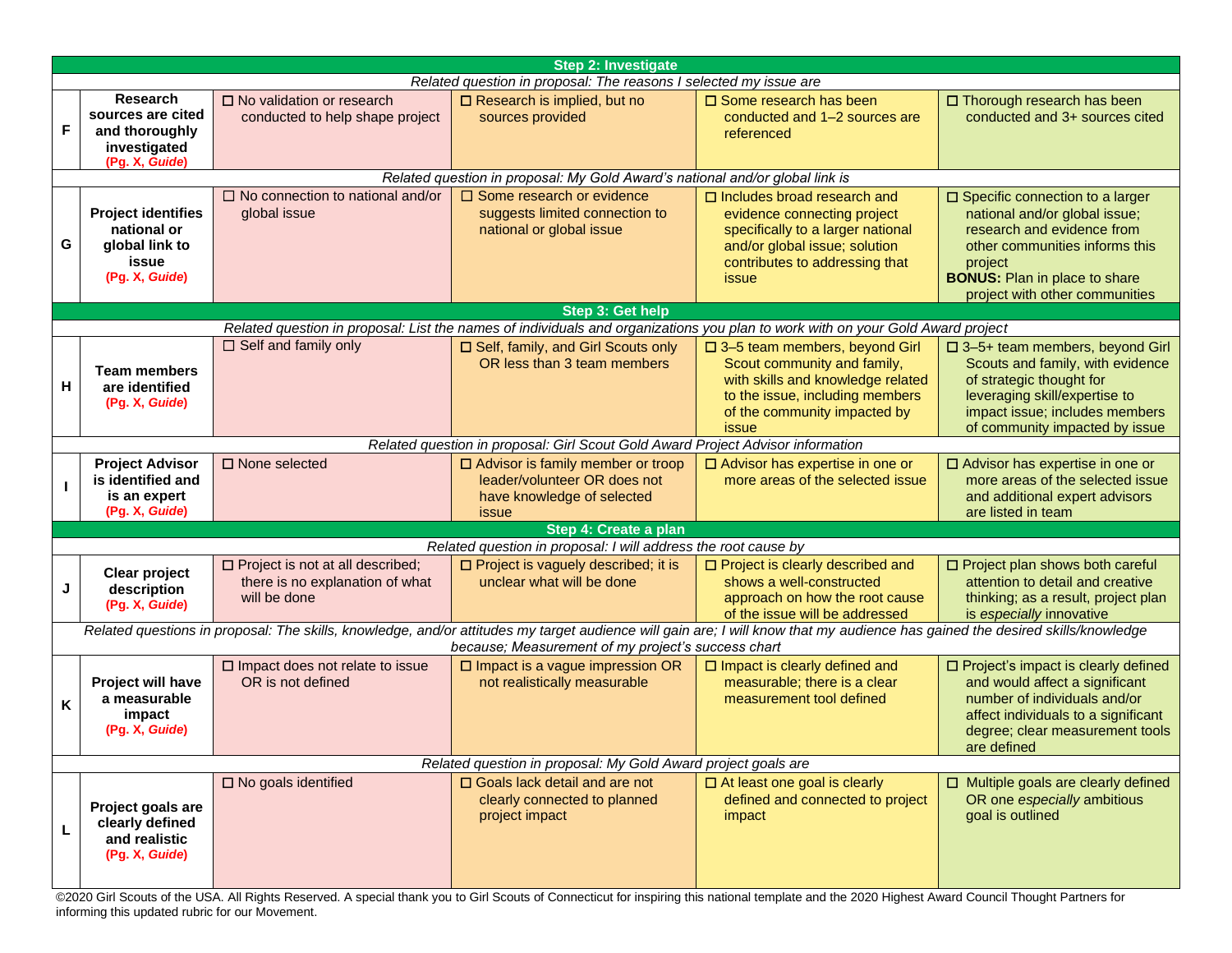|                                                                                                                                    |                                                                                                   |                                                                                                                                                                    | Related question in proposal: My Gold Award will be sustained by                                                                                                                          |                                                                                                                        |                                                                                                                                                                                                          |  |  |
|------------------------------------------------------------------------------------------------------------------------------------|---------------------------------------------------------------------------------------------------|--------------------------------------------------------------------------------------------------------------------------------------------------------------------|-------------------------------------------------------------------------------------------------------------------------------------------------------------------------------------------|------------------------------------------------------------------------------------------------------------------------|----------------------------------------------------------------------------------------------------------------------------------------------------------------------------------------------------------|--|--|
| M                                                                                                                                  | Project plan will<br>ensure<br>sustainability<br>(Pg. X, Guide)                                   | $\square$ No plan for project to be<br>continued OR the solution can't<br>be maintained following the<br>project (it's a service project)                          | $\Box$ Unclear idea of how the project<br>will continue OR hoping someone<br>else will sustain                                                                                            | $\square$ Clear, thoughtful plan that leads<br>to sustainability beyond the Girl<br>Scout's involvement                | $\Box$ Plan for sustainability is<br>especially strong, galvanizing<br>others beyond target audience to<br>participate in the solution and/or<br>advocate for involvement across<br>multiple communities |  |  |
|                                                                                                                                    |                                                                                                   |                                                                                                                                                                    | Related question in proposal: I will put my plan in to action by                                                                                                                          |                                                                                                                        |                                                                                                                                                                                                          |  |  |
| N                                                                                                                                  | <b>Timeline is</b><br>realistic and<br>appropriate<br>(Pg. X, Guide)                              | □ Confusing or unrealistic plan that<br>is missing key steps and is less<br>than 80 hours                                                                          | $\Box$ Incomplete project plan that<br>highlights only a few steps and is<br>less than 80 hours                                                                                           | □ Comprehensive and realistic project plan that highlights all major steps<br>in project and is about or over 80 hours |                                                                                                                                                                                                          |  |  |
| O                                                                                                                                  | <b>Active leadership</b><br>role planned and<br>defined<br>(Pg. X, Guide)                         | $\square$ No strategy to lead a team or<br>engage others to help with the<br>project OR project appears<br>driven by an adult                                      | $\square$ Strategy to engage teammates is<br>limited, includes only assigning<br>minor roles/peripheral tasks                                                                             | $\square$ Strategy to engage teammates is<br>comprehensive, outlines specific<br>roles and responsibilities            | □ Strategy to effectively lead a<br>diverse team in execution;<br>intention to transfer leadership<br>skills to team members and<br>target audience                                                      |  |  |
|                                                                                                                                    | Related question in proposal: Estimate your project expenses and how you plan to meet those costs |                                                                                                                                                                    |                                                                                                                                                                                           |                                                                                                                        |                                                                                                                                                                                                          |  |  |
| P                                                                                                                                  | <b>Budget is</b><br>realistic<br>(Pg. X, Guide)                                                   | $\square$ Provides incomplete information<br>about project costs or how those<br>costs will be met<br>□ Plans to raise money/fundraise<br>for another organization | $\Box$ Provides vague description of<br>project costs; it is unclear how<br>those costs will be met and/or the<br>supplies listed appear<br>inappropriate for the scope of the<br>project | □ Provides detailed description of project costs and clear explanation of<br>how costs will be met                     |                                                                                                                                                                                                          |  |  |
| Q                                                                                                                                  | Income and<br>money-earning<br>activity<br>explanations<br>(Pg. X, Guide)                         | □ No explanation OR disregards<br>money-earning policy                                                                                                             | □ Yes, but unclear if following<br>money-earning policy                                                                                                                                   | □ Yes, follows all money-earning policies                                                                              |                                                                                                                                                                                                          |  |  |
|                                                                                                                                    |                                                                                                   |                                                                                                                                                                    | Related question in proposal: The strengths, talents and skills I currently have and will put into action are; The skills I plan to develop as I work towards earning my Gold Award are   |                                                                                                                        |                                                                                                                                                                                                          |  |  |
| R                                                                                                                                  | Leadership<br>development<br>(Pg. X, Guide)                                                       | $\Box$ Does not include information<br>about leadership or personal<br>strengths; does not identify a<br>goal for developing a new skill                           | $\Box$ Provides incomplete information<br>about leadership and personal<br>strengths; partially sets goal to<br>develop new leadership skill                                              | $\Box$ Describes new skills to be<br>developed                                                                         | □ Clearly describes how new<br>leadership skill(s) will be<br>developed                                                                                                                                  |  |  |
|                                                                                                                                    |                                                                                                   |                                                                                                                                                                    | Related question in proposal: I will let others know about my Gold Award by promoting via                                                                                                 |                                                                                                                        |                                                                                                                                                                                                          |  |  |
| $\mathbf{s}$                                                                                                                       | Tell the World:<br>Plan to actively<br>share project                                              | $\square$ Incomplete information                                                                                                                                   |                                                                                                                                                                                           | $\Box$ Identifies the methods to be used for sharing the Gold Award project                                            |                                                                                                                                                                                                          |  |  |
|                                                                                                                                    |                                                                                                   |                                                                                                                                                                    | Step 5: Present plan and get feedback                                                                                                                                                     |                                                                                                                        |                                                                                                                                                                                                          |  |  |
| Plan presented to Gold Award Committee for feedback after proposal submitted in GoGold.<br><b>SHARE TIMELINE FOR FEEDBACK HERE</b> |                                                                                                   |                                                                                                                                                                    |                                                                                                                                                                                           |                                                                                                                        |                                                                                                                                                                                                          |  |  |
| Additional Feedback: Click here to enter additional feedback.                                                                      |                                                                                                   |                                                                                                                                                                    |                                                                                                                                                                                           |                                                                                                                        |                                                                                                                                                                                                          |  |  |

©2020 Girl Scouts of the USA. All Rights Reserved. A special thank you to Girl Scouts of Connecticut for inspiring this national template and the 2020 Highest Award Council Thought Partners for informing this updated rubric for our Movement.